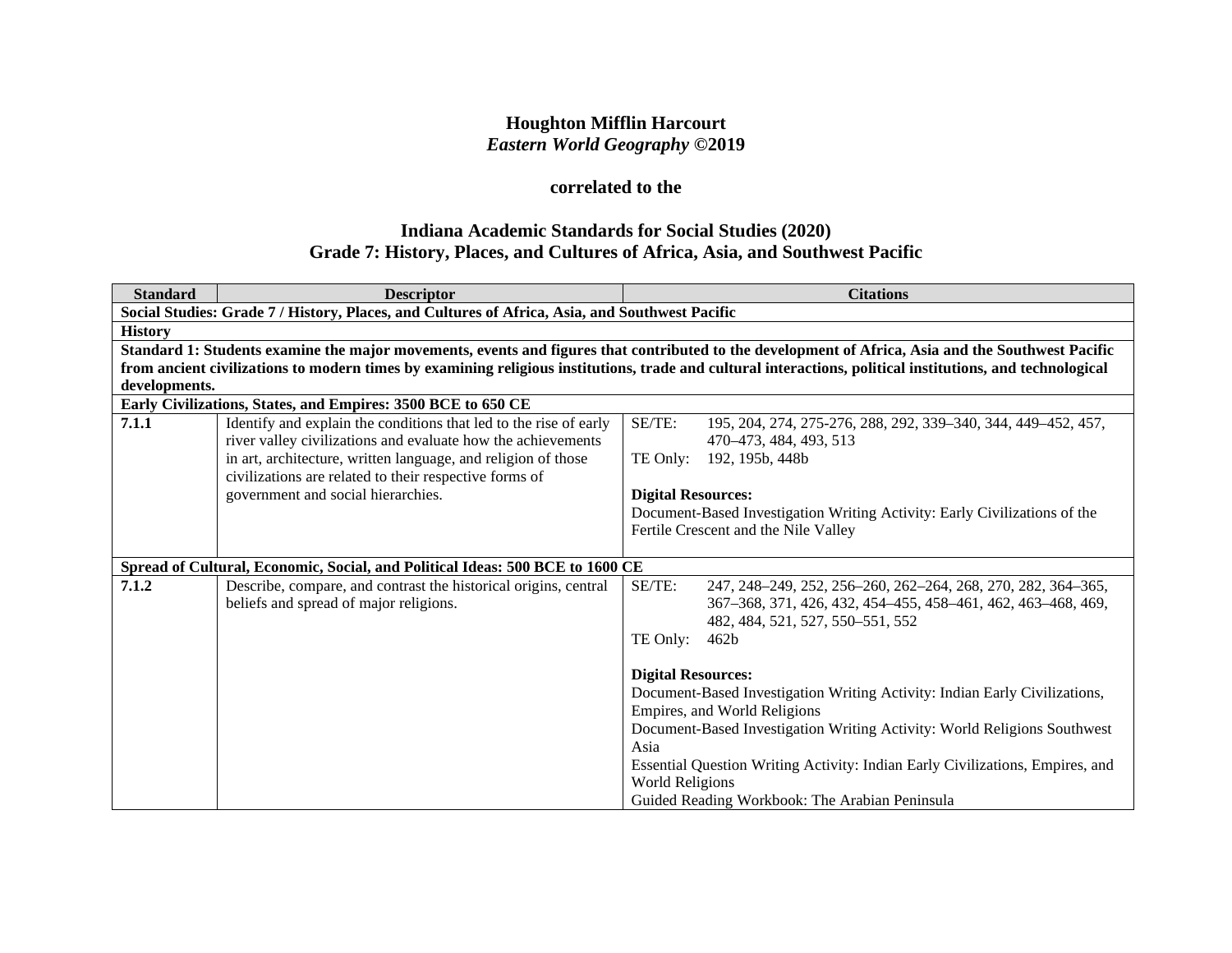| <b>Standard</b> | <b>Descriptor</b>                                                                                                                                                                                                                                                                                           |                    | <b>Citations</b>                                                                                                       |
|-----------------|-------------------------------------------------------------------------------------------------------------------------------------------------------------------------------------------------------------------------------------------------------------------------------------------------------------|--------------------|------------------------------------------------------------------------------------------------------------------------|
| 7.1.3           | Assess the development of sub-Saharan civilizations in Africa<br>and the importance of political and trading centers to the<br>spread of resources, disease, and culture.                                                                                                                                   | SE/TE:<br>TE Only: | 365-366, 370-371, 372-373, 376, 385<br>373, 376b                                                                       |
| 7.1.4           | Describe the importance of the Silk Road on the histories of<br>Europe, Africa, and Asia.                                                                                                                                                                                                                   | SE/TE:<br>TE Only: | 304, 468, 520<br>519                                                                                                   |
| 7.1.5           | Explain the influence of Muslim civilization on the growth of<br>cities, the development of trade routes, political organizations,<br>scientific and cultural contributions, and the basis for the<br>early banking system to other cultures of the time.                                                   | SE/TE:<br>TE Only: | 260d, 265-266, 268, 274, 283, 315-317, 319, 367-370, 372-373,<br>376, 387<br>281d                                      |
| 7.1.6           | Compare and contrast the institution of slavery in its various<br>forms in Africa, Asia, and the Southwest Pacific and analyze<br>the impact slavery had on different civilizations.                                                                                                                        | SE/TE:             | 376, 399, 406                                                                                                          |
| 7.1.7           | Trace the rise, spread and influence of the Mongols.                                                                                                                                                                                                                                                        | SE/TE:<br>TE Only: | 478-479, 528-530, 534, 536, 553-554<br>527d                                                                            |
|                 | Major Civilizations, States, and Empires through 1650 CE                                                                                                                                                                                                                                                    |                    |                                                                                                                        |
| 7.1.8           | Describe the dynastic cycle and the cultural and technological<br>contributions of major Chinese dynasties (Zhou, Qin, Han,<br>Tang, Song, and Ming).                                                                                                                                                       | SE/TE:             | 514-520, 522, 524-527, 531-534, 536                                                                                    |
| 7.1.9           | Demonstrate how Japan became increasingly independent of<br>earlier Chinese influences and developed its own political,<br>religious, social and artistic traditions.                                                                                                                                       | SE/TE:             | 567, 574, 584                                                                                                          |
|                 | Exploration, Conquest, and Post-Colonial States: 1500 CE to Present                                                                                                                                                                                                                                         |                    |                                                                                                                        |
| 7.1.10          | Analyze worldwide voyages of exploration and discovery by<br>considering multiple perspectives of various people in the<br>past by demonstrating their differing motives, beliefs,<br>interests, hopes, and fears.                                                                                          | SE/TE:<br>TE Only: | 531-532, 534, 536, 618-619, 630<br>374, 425b, 494, 827b                                                                |
| 7.1.11          | Explain the reasons for European colonization of Africa,<br>Asia, and the Southwest Pacific and analyze the long and<br>short term impact that colonization and imperialism had on<br>the social, political, and economic development of these<br>societies from both European and indigenous perspectives. | SE/TE:<br>TE Only: | 344, 376, 384, 399, 406, 414, 416, 427, 432, 434, 436, 495, 497,<br>508, 597, 610, 618-619, 627<br>379, 432b, 546, 625 |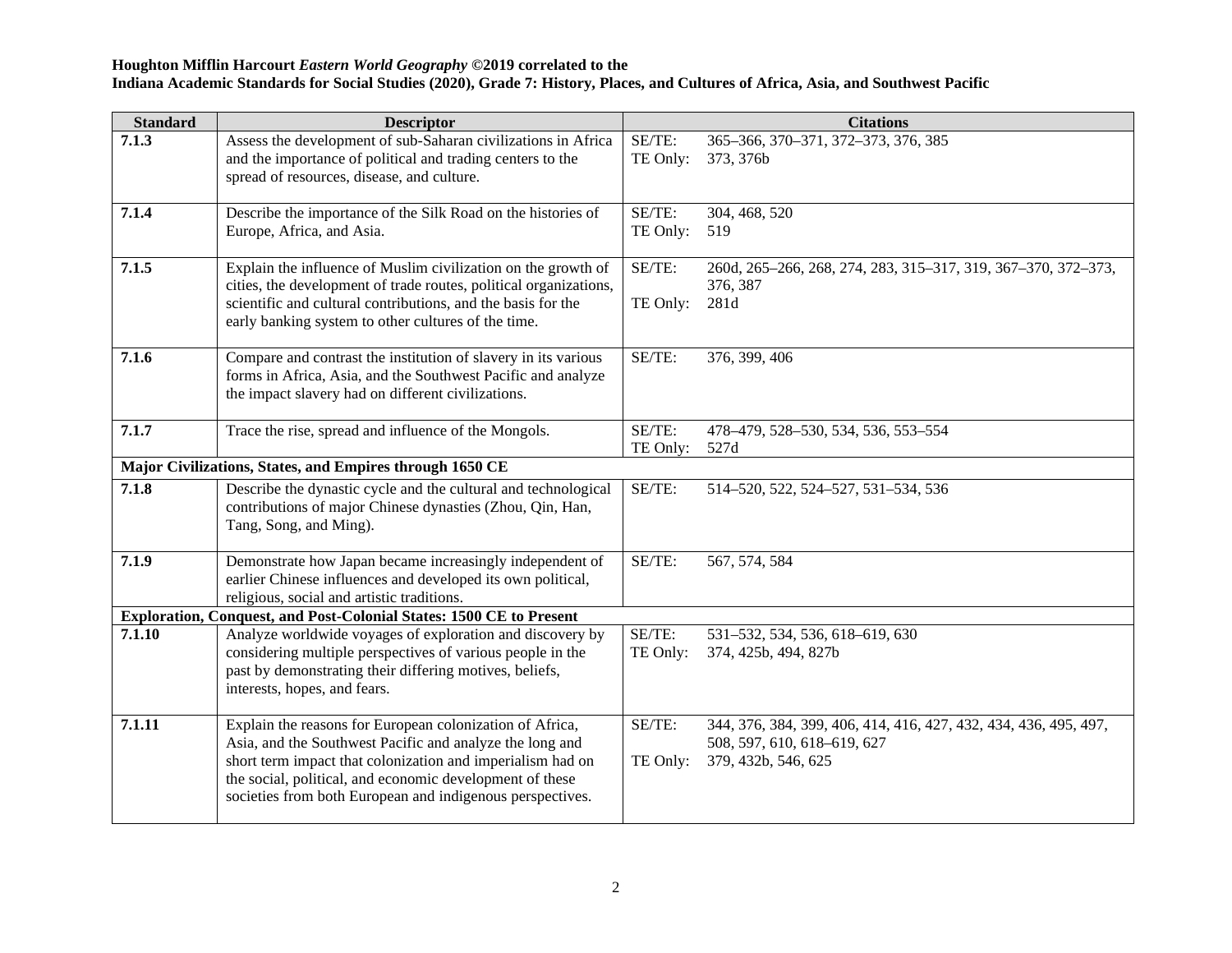| <b>Standard</b> | <b>Descriptor</b>                                                                                                                                                                                        |                                     | <b>Citations</b>                                                                                                                                                                             |  |  |
|-----------------|----------------------------------------------------------------------------------------------------------------------------------------------------------------------------------------------------------|-------------------------------------|----------------------------------------------------------------------------------------------------------------------------------------------------------------------------------------------|--|--|
| 7.1.12          | Analyze the Japanese imperial period (1868-1945), including<br>Japan's involvement in World War II.                                                                                                      | SE/TE:                              | 568, 574, 584, 624                                                                                                                                                                           |  |  |
| 7.1.13          | Identify and explain the significance of historical events in the<br>Middle East since the end of World War II.                                                                                          | SE/TE:<br>TE Only:                  | 292, 297, 306, 319, 320, 322, 324, 326–327, 330<br>281d, 287b                                                                                                                                |  |  |
| 7.1.14          | Identify and explain recent conflicts and political issues<br>between nations or cultural groups and evaluate the solutions<br>that different organizations have utilized to address these<br>conflicts. | SE/TE:<br>TE Only:                  | 281, 290-291, 304, 306, 318, 344, 345, 349, 350, 402, 403, 406,<br>408, 429-430, 431-432, 506, 508, 545, 558, 579-580, 582, 608,<br>610<br>182, 304b, 314b, 314d, 324, 324d, 401, 406f, 595b |  |  |
|                 |                                                                                                                                                                                                          | <b>Digital Resources:</b>           | Document-Based Investigation Writing Activity: Southeast Asia                                                                                                                                |  |  |
|                 | Chronological Thinking, Historical Comprehension, Analysis, and Interpretation, Research                                                                                                                 |                                     |                                                                                                                                                                                              |  |  |
| 7.1.15          | Create and compare timelines that identify major people and<br>events and developments in the history of civilization and/or<br>countries of Africa, Asia and the Southwest Pacific.                     | TE Only:                            | 238b, 287b, 324b, 324d, 367, 425b, 430, 469b, 475, 496, 515, 516,<br>552d, 527d, 570, 582b, 599, 625                                                                                         |  |  |
| 7.1.16          | Analyze cause-and-effect relationships, bearing in mind<br>multiple causation in the role of individuals, beliefs and<br>chance in history.                                                              | SE/TE:<br>TE Only:                  | 292, 304, 324, 356, 384, 385, 498, 597, 632<br>59b, 318a, 320, 328a, 339, 341, 391, 395, 395b, 436, 530, 571, 573                                                                            |  |  |
|                 |                                                                                                                                                                                                          | <b>Digital Resources:</b><br>Africa | Document-Based Investigation Writing Activity: History of Sub-Saharan<br>Writing Workshop: Explaining Cause or Effect                                                                        |  |  |
| 7.1.17          |                                                                                                                                                                                                          | SE/TE:                              | 443, 445, 485, 557, 562, 585                                                                                                                                                                 |  |  |
|                 | Distinguish between unsupported expressions of opinion and<br>informed hypotheses grounded in historical evidence.                                                                                       | TE Only:                            | 297b, 318d, 324, 339, 502b, 579                                                                                                                                                              |  |  |
| 7.1.18          | Compare and contrast perspectives of history in Africa, Asia,<br>and the Southwest Pacific using fictional and nonfictional<br>accounts including visual, literary, art, and musical sources.            | SE/TE:<br>TE Only:                  | 320, 617<br>99, 195d, 197, 252b, 256, 270, 292b, 337, 403, 432, 454, 519, 580,<br>603 <sub>b</sub>                                                                                           |  |  |
| 7.1.19          | Using primary and secondary sources, analyze issues<br>confronting the eastern hemisphere.                                                                                                               | SE/TE:<br>TE Only:                  | 341, 385, 441-442, 445, 574, 608, 627<br>182, 314b, 314d, 318d, 324, 324d, 345, 414b, 573, 594, 595b                                                                                         |  |  |
|                 |                                                                                                                                                                                                          | <b>Digital Resources:</b>           | Document-Based Investigation Writing Activity: The Eastern Mediterranean<br>Document-Based Investigation Writing Activity: Southeast Asia                                                    |  |  |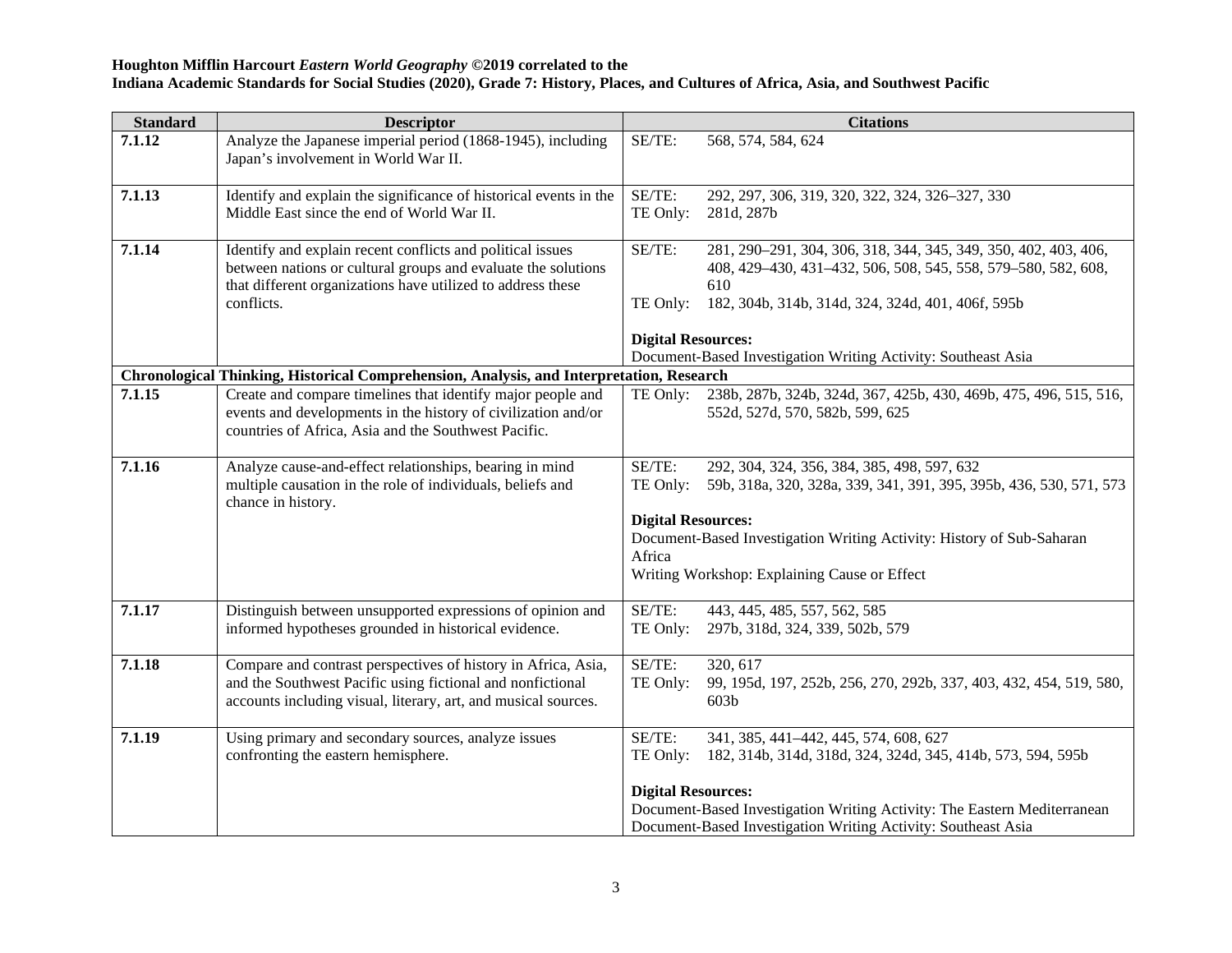#### **Houghton Mifflin Harcourt** *Eastern World Geography* **©2019 correlated to the**

**Indiana Academic Standards for Social Studies (2020), Grade 7: History, Places, and Cultures of Africa, Asia, and Southwest Pacific**

| <b>Standard</b>                                                                                                              | <b>Descriptor</b>                                                                                                                                   |                           | <b>Citations</b>                                                                                                                                                                                                                                                                                                   |  |  |
|------------------------------------------------------------------------------------------------------------------------------|-----------------------------------------------------------------------------------------------------------------------------------------------------|---------------------------|--------------------------------------------------------------------------------------------------------------------------------------------------------------------------------------------------------------------------------------------------------------------------------------------------------------------|--|--|
| <b>Civics and Government</b>                                                                                                 |                                                                                                                                                     |                           |                                                                                                                                                                                                                                                                                                                    |  |  |
|                                                                                                                              | Standard 2: Students trace the development of different forms of government in different historical eras and compare various contemporary political |                           |                                                                                                                                                                                                                                                                                                                    |  |  |
| structures in Africa, Asia and the Southwest Pacific in terms of power, approach to human rights, and the roles of citizens. |                                                                                                                                                     |                           |                                                                                                                                                                                                                                                                                                                    |  |  |
| <b>Foundations of Government</b>                                                                                             |                                                                                                                                                     |                           |                                                                                                                                                                                                                                                                                                                    |  |  |
| 7.2.1                                                                                                                        | Compare, contrast, and evaluate the different routes to                                                                                             | SE/TE:                    | 326, 328, 340, 346, 382-384, 385, 399, 406f, 408, 410, 414, 435,                                                                                                                                                                                                                                                   |  |  |
|                                                                                                                              | independence from colonial rule taken by countries in Asia,                                                                                         |                           | 442, 495-498, 502, 597, 600, 603, 605-606, 619                                                                                                                                                                                                                                                                     |  |  |
|                                                                                                                              | Africa and the Southwest Pacific.                                                                                                                   | TE Only:                  | 397b, 406f, 407                                                                                                                                                                                                                                                                                                    |  |  |
|                                                                                                                              |                                                                                                                                                     |                           |                                                                                                                                                                                                                                                                                                                    |  |  |
| 7.2.2                                                                                                                        | Compare and contrast historical and contemporary                                                                                                    | SE/TE:                    | 141, 144, 297, 306, 317, 318, 321, 326, 327-328, 341, 348, 349,                                                                                                                                                                                                                                                    |  |  |
|                                                                                                                              | governments in Africa, Asia, and the Southwest Pacific.                                                                                             |                           | 385, 401, 402, 403, 405, 406, 414, 435-436, 438-441, 453, 457,<br>476, 477, 484, 497, 501-502, 503-504, 506, 520, 545-547, 552,                                                                                                                                                                                    |  |  |
|                                                                                                                              |                                                                                                                                                     |                           | 569-570, 574, 578, 580-581, 584, 603d, 619, 621                                                                                                                                                                                                                                                                    |  |  |
|                                                                                                                              |                                                                                                                                                     | TE Only:                  | 297b, 409, 504, 574f                                                                                                                                                                                                                                                                                               |  |  |
|                                                                                                                              |                                                                                                                                                     |                           |                                                                                                                                                                                                                                                                                                                    |  |  |
|                                                                                                                              |                                                                                                                                                     | <b>Digital Resources:</b> |                                                                                                                                                                                                                                                                                                                    |  |  |
|                                                                                                                              |                                                                                                                                                     |                           | <b>Essential Question Writing Activity: North Africa</b>                                                                                                                                                                                                                                                           |  |  |
| <b>Functions of Government</b>                                                                                               |                                                                                                                                                     |                           |                                                                                                                                                                                                                                                                                                                    |  |  |
| 7.2.3                                                                                                                        | Describe how major forms of governments of Japan, North                                                                                             | SE/TE:                    | 138, 141, 144, 436, 547, 569, 574, 580                                                                                                                                                                                                                                                                             |  |  |
|                                                                                                                              | Korea, India, South Africa and China currently protect or                                                                                           | TE Only:                  | 142, 546                                                                                                                                                                                                                                                                                                           |  |  |
|                                                                                                                              | violate the human rights of their citizens.                                                                                                         |                           |                                                                                                                                                                                                                                                                                                                    |  |  |
| 7.2.4                                                                                                                        | Compare and contrast the functions of international                                                                                                 | SE/TE:                    | 286-287, 318, 341, 349, 396, 413, 442, 619                                                                                                                                                                                                                                                                         |  |  |
|                                                                                                                              | organizations in Africa, Asia and the Southwest Pacific.                                                                                            | TE Only:                  | 183, 596                                                                                                                                                                                                                                                                                                           |  |  |
| <b>Roles of Citizens</b>                                                                                                     |                                                                                                                                                     |                           |                                                                                                                                                                                                                                                                                                                    |  |  |
| 7.2.5                                                                                                                        | Define, compare and contrast citizenship and the citizen's role                                                                                     | SE/TE:                    | 134-136, 182-183, 435-436, 569, 603, 606, 619                                                                                                                                                                                                                                                                      |  |  |
|                                                                                                                              | in the government of selected countries of Africa, Asia, and                                                                                        | TE Only:                  | 318d, 502b, 546                                                                                                                                                                                                                                                                                                    |  |  |
|                                                                                                                              | the Southwest Pacific.                                                                                                                              |                           |                                                                                                                                                                                                                                                                                                                    |  |  |
| Geography                                                                                                                    |                                                                                                                                                     |                           |                                                                                                                                                                                                                                                                                                                    |  |  |
|                                                                                                                              |                                                                                                                                                     |                           | Standard 3: Students use technology and grid systems to identify and categorize places (physical, cultural, countries, large cities), major geographic<br>characteristics (human and physical), and regions in Africa, Asia, and the Southwest Pacific. They use geographic skills, perspectives, and technologies |  |  |
|                                                                                                                              | to analyze relationships within and between these regions and the rest of the world.                                                                |                           |                                                                                                                                                                                                                                                                                                                    |  |  |
| <b>World in Spatial Terms</b>                                                                                                |                                                                                                                                                     |                           |                                                                                                                                                                                                                                                                                                                    |  |  |
| 7.3.1                                                                                                                        | Formulate a broad understanding of the location of countries                                                                                        | SE/TE:                    | 30, 31, 69, 107, 272, 279-280, 306, 312, 322, 327, 332, 336, 380,                                                                                                                                                                                                                                                  |  |  |
|                                                                                                                              | of Africa, Asia and the Southwest Pacific.                                                                                                          |                           | 383, 388, 392, 393, 413, 422, 423, 483, 486, 490, 504, 538, 555,                                                                                                                                                                                                                                                   |  |  |
|                                                                                                                              |                                                                                                                                                     |                           | 560, 564, 565, 583, 585, 586, 590, 592, 602, 612, 616, 626                                                                                                                                                                                                                                                         |  |  |
|                                                                                                                              |                                                                                                                                                     | TE Only:                  | 370                                                                                                                                                                                                                                                                                                                |  |  |
|                                                                                                                              |                                                                                                                                                     | <b>Digital Resources:</b> |                                                                                                                                                                                                                                                                                                                    |  |  |
|                                                                                                                              |                                                                                                                                                     |                           | Reference: Regional Atlas and Data File: Southwest Asia and North Africa                                                                                                                                                                                                                                           |  |  |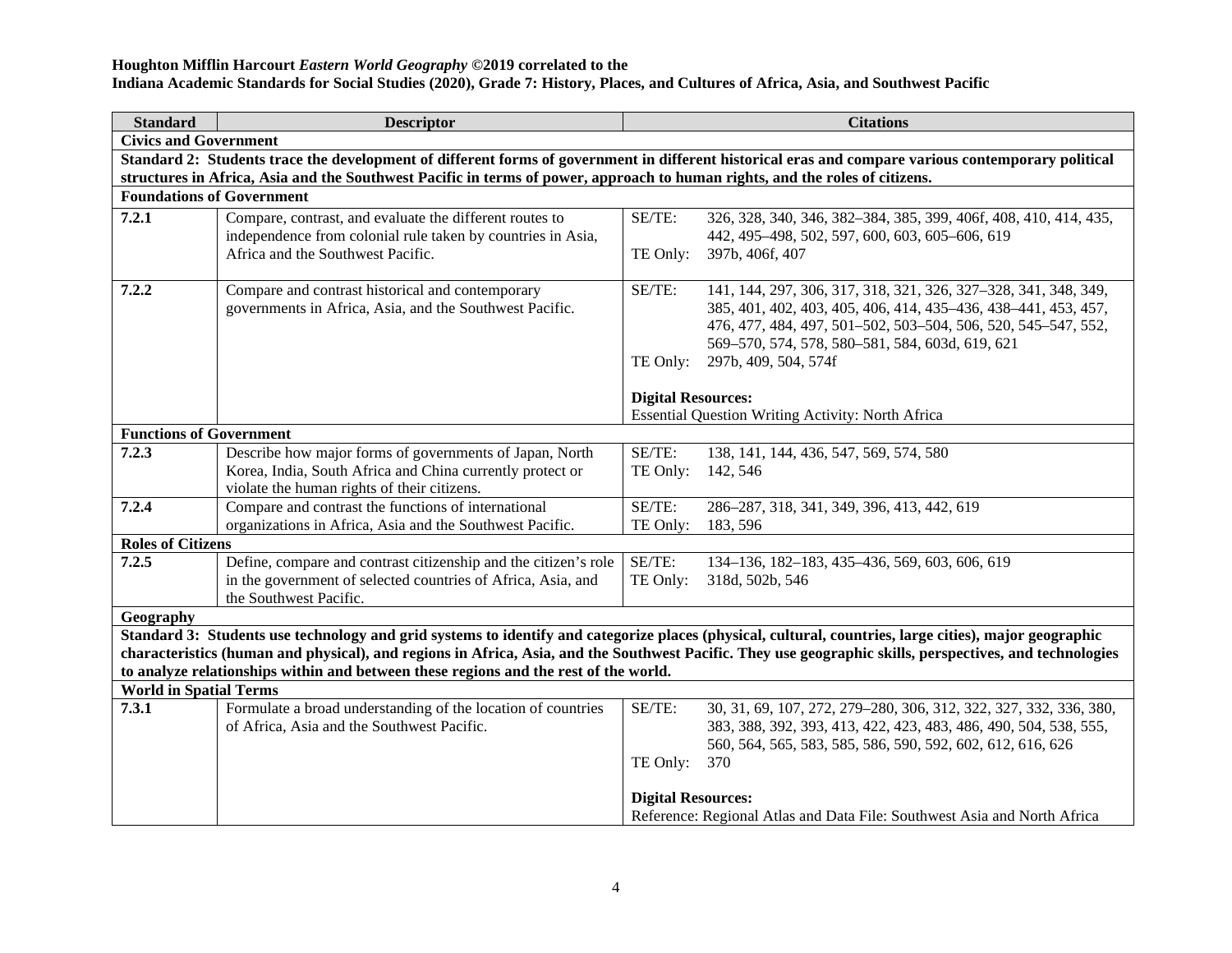| <b>Standard</b>           | <b>Descriptor</b>                                                                                                                                                                                                                                                              | <b>Citations</b>                                                                                                                                                                                                                                                                                                                                                                                                                                            |
|---------------------------|--------------------------------------------------------------------------------------------------------------------------------------------------------------------------------------------------------------------------------------------------------------------------------|-------------------------------------------------------------------------------------------------------------------------------------------------------------------------------------------------------------------------------------------------------------------------------------------------------------------------------------------------------------------------------------------------------------------------------------------------------------|
| 7.3.2                     | Formulate a broad understanding of the location of capital<br>cities in Africa, Asia and the Southwest Pacific using latitude<br>and longitude on maps and with locational technology such as<br>Global Positioning Systems (GPS) and Geographic<br>Information Systems (GIS). | SE/TE:<br>22-23, 24-25, 308, 328, 332, 388, 486, 538, 586, 612, 718<br>TE Only:<br>600                                                                                                                                                                                                                                                                                                                                                                      |
| <b>Places and Regions</b> |                                                                                                                                                                                                                                                                                |                                                                                                                                                                                                                                                                                                                                                                                                                                                             |
| 7.3.3                     | Describe and compare major cultural characteristics of<br>regions in Africa, Asia, and Southwest Pacific.                                                                                                                                                                      | SE/TE:<br>290-291, 297, 304, 321, 324, 327, 343-344, 346-347, 400-401,<br>405-406, 408-409, 431, 444, 499, 503, 506, 550-552, 554, 555,<br>558, 568-569, 571, 574, 576-577, 582, 598-599 620<br>TE Only:<br>124b, 328b, 406b, 437, 505, 574c                                                                                                                                                                                                                |
|                           |                                                                                                                                                                                                                                                                                | <b>Digital Resources:</b><br>Document-Based Investigation Writing Activity: The Eastern Mediterranean<br>Document-Based Investigation Writing Activity: Japan and the Koreas<br>Essential Question Writing Activity: The Eastern Mediterranean<br>Essential Question Writing Activity: The Indian Subcontinent                                                                                                                                              |
| 7.3.4                     | Use historical maps to identify changes in Africa, Asia and<br>the Southwest Pacific over time.                                                                                                                                                                                | SE/TE:<br>258, 259, 346, 358, 375, 380, 383, 450, 453, 467, 475, 477, 478,<br>514, 517, 522, 529, 597, 625<br>387b, 577<br>TE Only:                                                                                                                                                                                                                                                                                                                         |
| 7.3.5                     | Identify major physical characteristics of regions of Africa,<br>Asia, and the Southwest Pacific, such as deserts, basins,<br>plains, mountains, and rivers, and describe their formation.                                                                                     | SE/TE:<br>52-57, 279, 306, 311-313, 314, 335-337, 353, 391, 393-394, 395,<br>396-397, 416, 417, 420, 423, 429, 431, 444, 445, 485, 489-491,<br>492, 508-509, 529, 542, 544, 563-565, 566, 584, 588, 589-591,<br>593, 610-611, 615, 621, 622-623, 624, 628-629, 632, 634-635<br>TE Only:<br>64, 124b, 395b, 457b, 544b                                                                                                                                       |
|                           |                                                                                                                                                                                                                                                                                | <b>Digital Resources:</b><br>Document-Based Investigation Writing Activity: China, Mongolia, and<br>Taiwan<br>Document-Based Investigation Writing Activity: Japan and the Koreas<br>Document-Based Investigation Writing Activity: Oceania and Antarctica<br>Essential Question Writing Activity: China, Mongolia, and Taiwan<br>Essential Question Writing Activity: The Indian Subcontinent<br>Essential Question Writing Activity: Japan and the Koreas |
| <b>Physical Systems</b>   |                                                                                                                                                                                                                                                                                |                                                                                                                                                                                                                                                                                                                                                                                                                                                             |
| 7.3.6                     | Describe ecosystems of Africa's deserts, Asia's mountain<br>regions, and the coral reefs of Australia and use multiple                                                                                                                                                         | SE/TE:<br>306, 338, 406, 416, 425, 441-442, 444<br>TE Only:<br>124b, 334b, 413, 420b, 564, 620                                                                                                                                                                                                                                                                                                                                                              |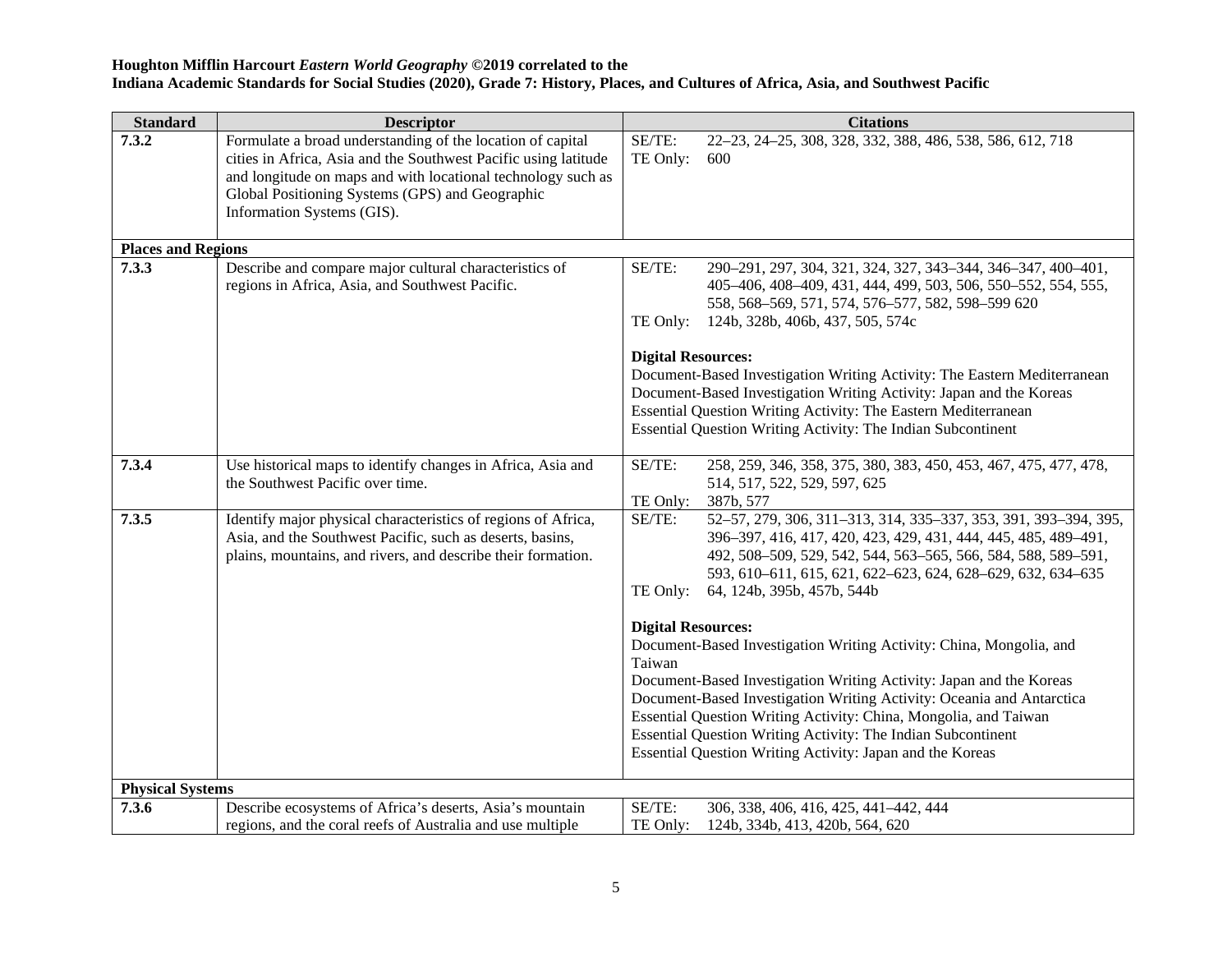| <b>Standard</b>               | <b>Descriptor</b>                                                                                                                                                                                    | <b>Citations</b>                                                                                                                                                                                                                                                                                                                                                                                                                                                                                                                                                                                                         |
|-------------------------------|------------------------------------------------------------------------------------------------------------------------------------------------------------------------------------------------------|--------------------------------------------------------------------------------------------------------------------------------------------------------------------------------------------------------------------------------------------------------------------------------------------------------------------------------------------------------------------------------------------------------------------------------------------------------------------------------------------------------------------------------------------------------------------------------------------------------------------------|
|                               | information resources to discover environmental concerns<br>that these ecosystems are facing today.                                                                                                  | <b>Digital Resources:</b><br>Document-Based Investigation Writing Activity: China, Mongolia, and<br>Taiwan<br>Document-Based Investigation Writing Activity: The Eastern Mediterranean<br>Document-Based Investigation Writing Activity: West and Central Africa<br>Essential Question Writing Activity: West and Central Africa                                                                                                                                                                                                                                                                                         |
| 7.3.7                         | Compare and contrast the distribution of natural resources in<br>Africa, Asia and the Southwest Pacific; describe how natural<br>resource distribution can impact the wealth of a country.           | SE/TE:<br>280, 281, 306, 313-314, 318, 336-337, 366, 420, 424-425, 431,<br>438-441, 491, 543-544, 566, 570, 584, 593, 602, 603, 607, 617,<br>634<br>TE Only:<br>281a, 387b, 390b, 425b, 492b, 592                                                                                                                                                                                                                                                                                                                                                                                                                        |
| 7.3.8                         | Describe the limitations that climate and landforms place on<br>land or people in regions of Africa, Asia and the Southwest<br>Pacific.                                                              | SE/TE:<br>71, 281, 304, 314, 336-337, 352, 395, 420, 431, 444, 506, 508,<br>544, 556, 566, 582, 584, 593, 627<br>313, 387b, 420b, 488b, 492b, 504<br>TE Only:<br><b>Digital Resources:</b><br>Document-Based Investigation Writing Activity: China, Mongolia, and<br>Taiwan<br>Document-Based Investigation Writing Activity: The Eastern Mediterranean<br>Essential Question Writing Activity: China, Mongolia, and Taiwan<br>Essential Question Writing Activity: The Indian Subcontinent<br>Essential Question Writing Activity: Japan and the Koreas<br>Essential Question Writing Activity: West and Central Africa |
| <b>Human Systems</b><br>7.3.9 | Identify current trends and patterns of rural and urban<br>population distribution in selected countries of Africa, Asia,<br>and the Southwest Pacific and analyze the causes for these<br>patterns. | SE/TE:<br>304, 317, 321, 328, 329, 331, 342-343, 344, 400, 403, 415, 430,<br>433, 444, 492, 499, 500, 502, 505, 508, 548-549, 554, 555, 558,<br>573, 593, 603, 621, 625, 627, 632<br>TE Only:<br>111, 328b, 579<br><b>Digital Resources:</b><br>Essential Question Writing Activity: China, Mongolia, and Taiwan<br>Essential Question Writing Activity: East and Southern Africa<br>Document-Based Investigation Writing Activity: The Indian Subcontinent<br>Guided Reading Workbook: The Arabian Peninsula                                                                                                            |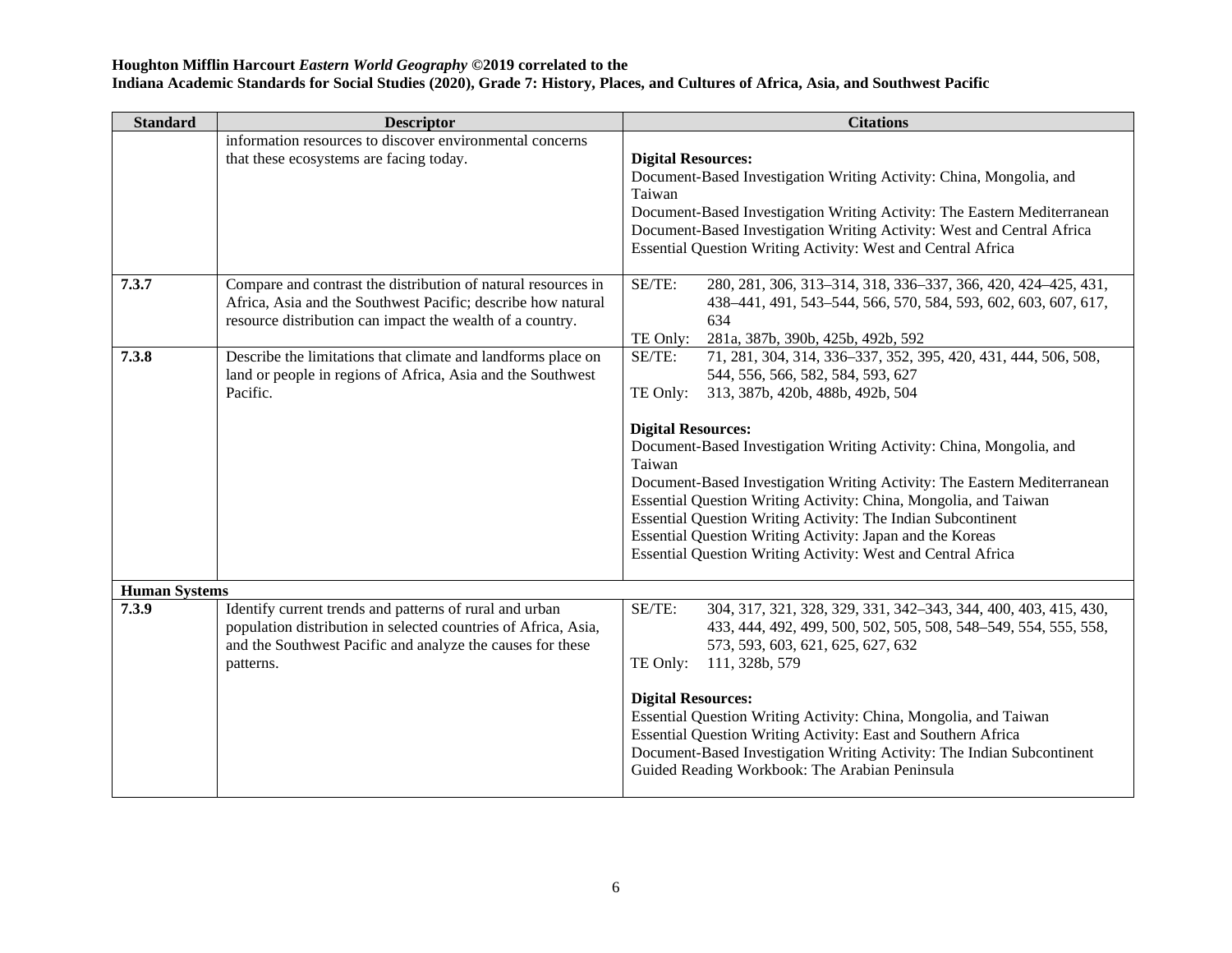| <b>Standard</b>                                                                                                                                  | <b>Descriptor</b>                                                                                                                                                                                                                                                                                                                                  |                                                 | <b>Citations</b>                                                                                                                                                                                                      |  |
|--------------------------------------------------------------------------------------------------------------------------------------------------|----------------------------------------------------------------------------------------------------------------------------------------------------------------------------------------------------------------------------------------------------------------------------------------------------------------------------------------------------|-------------------------------------------------|-----------------------------------------------------------------------------------------------------------------------------------------------------------------------------------------------------------------------|--|
| 7.3.10                                                                                                                                           | Provide examples of ethnocentrism and how this attitude<br>affected the relationships between different peoples in Africa,<br>Asia, and the Southwest Pacific.                                                                                                                                                                                     | SE/TE:                                          | 405, 412, 414, 430, 432, 444, 547, 608                                                                                                                                                                                |  |
| <b>Environment and Society</b>                                                                                                                   |                                                                                                                                                                                                                                                                                                                                                    |                                                 |                                                                                                                                                                                                                       |  |
| 7.3.11                                                                                                                                           | Analyze current issues and developments related to the<br>environment in selected countries in Africa, Asia and the<br>Southwest Pacific.                                                                                                                                                                                                          | SE/TE:<br>TE Only:                              | 304, 306, 395b, 406, 414, 420, 425, 441-442, 444, 502, 505-506,<br>549-550, 552, 556, 565, 566, 593, 593b, 594-595, 608, 610, 626-<br>627, 631-632, 634<br>111, 124b, 182, 314b, 334b, 341, 413, 420b, 566b, 573, 628 |  |
|                                                                                                                                                  |                                                                                                                                                                                                                                                                                                                                                    | <b>Digital Resources:</b>                       |                                                                                                                                                                                                                       |  |
|                                                                                                                                                  |                                                                                                                                                                                                                                                                                                                                                    |                                                 | Document-Based Investigation Writing Activity: The Eastern Mediterranean<br>Document-Based Investigation Writing Activity: Southeast Asia<br><b>Essential Question Writing Activity: West and Central Africa</b>      |  |
| <b>Economics</b>                                                                                                                                 |                                                                                                                                                                                                                                                                                                                                                    |                                                 |                                                                                                                                                                                                                       |  |
| Standard 4: Students examine the influence of physical and cultural factors upon the economic systems found in countries of Africa, Asia and the |                                                                                                                                                                                                                                                                                                                                                    |                                                 |                                                                                                                                                                                                                       |  |
|                                                                                                                                                  | Southwest Pacific with an emphasis on scarcity, incentive, opportunity cost, and specialization.                                                                                                                                                                                                                                                   |                                                 |                                                                                                                                                                                                                       |  |
| 7.4.1                                                                                                                                            | Explain how voluntary trade benefits countries and results in<br>higher standards of living in Africa, Asia, and Southwest                                                                                                                                                                                                                         | SE/TE:                                          | 160, 164-165, 318, 342, 348, 350, 445, 549, 558, 570, 582, 608,<br>619-620, 634                                                                                                                                       |  |
|                                                                                                                                                  | Pacific.                                                                                                                                                                                                                                                                                                                                           | TE Only:                                        | 4b, 318b, 321                                                                                                                                                                                                         |  |
| 7.4.2                                                                                                                                            | Illustrate how international trade requires a system for                                                                                                                                                                                                                                                                                           | SE/TE:                                          | 157                                                                                                                                                                                                                   |  |
|                                                                                                                                                  | exchanging currency between and among countries.                                                                                                                                                                                                                                                                                                   | TE Only:                                        | 414b, 525                                                                                                                                                                                                             |  |
| 7.4.3                                                                                                                                            | Trace the development and change over time of the economic<br>systems (traditional, command, market, and mixed) for<br>various cultures, societies, or nations in Africa, Asia and the<br>Southwest Pacific and analyze why these changes occurred<br>over time.                                                                                   | SE/TE:<br>TE Only:                              | 164-167, 365, 444, 44, 558, 570, 574, 579, 582, 584, 619-620<br>321, 349, 363b                                                                                                                                        |  |
| 7.4.4                                                                                                                                            | Compare and contrast the standard of living of various<br>countries in Africa, Asia, and the Southwest Pacific using<br>Gross Domestic Product (GDP) per capita as an indicator;<br>hypothesize how factors, including urbanization,<br>industrialization, and globalization could affect the<br>differences in the standard of living statistics. | SE/TE:<br>TE Only:<br><b>Digital Resources:</b> | 170-172, 401, 411, 429, 438, 502, 508, 570, 582, 608, 610, 619-<br>620<br>163d, 321, 328b, 402, 506b<br>Document-Based Investigation Writing Activity: North Africa                                                   |  |
|                                                                                                                                                  |                                                                                                                                                                                                                                                                                                                                                    |                                                 |                                                                                                                                                                                                                       |  |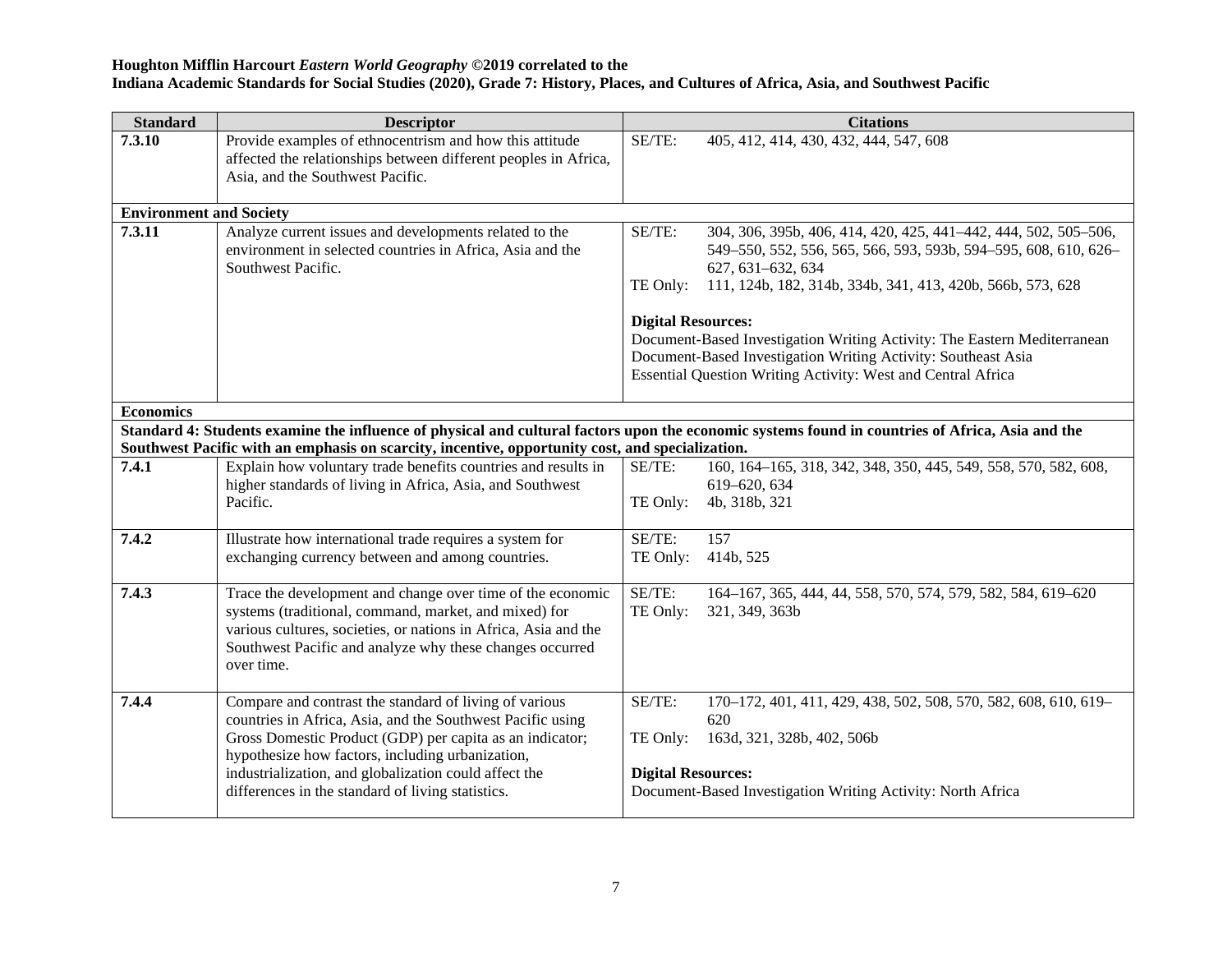| 7.4.5                    | Analyze different methods that countries in Africa, Asia and<br>the Southwest Pacific have used to increase their citizens'<br>individual human capital.             | SE/TE:<br>TE Only:                                  | 318, 342, 438-441, 444, 445, 501-502, 506, 621                                                                                                                                                                                                                                                                                                                                                        |
|--------------------------|----------------------------------------------------------------------------------------------------------------------------------------------------------------------|-----------------------------------------------------|-------------------------------------------------------------------------------------------------------------------------------------------------------------------------------------------------------------------------------------------------------------------------------------------------------------------------------------------------------------------------------------------------------|
|                          |                                                                                                                                                                      |                                                     | 506b, 574d, 578                                                                                                                                                                                                                                                                                                                                                                                       |
|                          |                                                                                                                                                                      | <b>Digital Resources:</b>                           |                                                                                                                                                                                                                                                                                                                                                                                                       |
|                          |                                                                                                                                                                      |                                                     | Document-Based Investigation Writing Activity: North Africa                                                                                                                                                                                                                                                                                                                                           |
| 7.4.6                    | Identify ways that societies deal with helpful and harmful<br>externalities in Africa, Asia or Southwest Pacific.                                                    | SE/TE:<br>TE Only:                                  | 168, 306, 334b, 425, 444, 445, 502, 508, 550, 552, 574, 608<br>391, 540b, 631                                                                                                                                                                                                                                                                                                                         |
|                          |                                                                                                                                                                      | <b>Digital Resources:</b>                           | Document-Based Investigation Writing Activity: Southeast Asia                                                                                                                                                                                                                                                                                                                                         |
|                          | Learning Outcome for Literacy in History/Social Studies Learning                                                                                                     |                                                     |                                                                                                                                                                                                                                                                                                                                                                                                       |
|                          |                                                                                                                                                                      |                                                     | LH.1: Read and comprehend history/social studies texts independently and proficiently, and write effectively for a variety of discipline-specific tasks,                                                                                                                                                                                                                                              |
| purposes, and audiences. |                                                                                                                                                                      |                                                     |                                                                                                                                                                                                                                                                                                                                                                                                       |
| 6-8.LH.1.1               | Read and comprehend history/social studies texts within a<br>range of complexity appropriate for grades 6-8 independently<br>and proficiently by the end of grade 8. | SE/TE:                                              | 4, 16, 40, 94, 130, 154-155, 186-187, 190, 241, 244, 274, 307,<br>310, 331, 334, 356, 390, 417, 420, 448, 488, 509, 512, 540, 562,<br>588, 614                                                                                                                                                                                                                                                        |
| $6 - 8$ .LH.1.2          | Write routinely over a variety of timeframes for a range of<br>discipline-specific tasks, purposes, and audiences.                                                   | SE/TE:<br>TE Only:                                  | 37, 127, 155, 187, 331, 353, 445, 509, 537, 585, 635<br>8, 9, 23d, 27, 48, 56, 85, 140, 150, 190b, 197, 198, 210b, 230b,<br>234, 235, 255, 260, 274b, 279, 314b, 314d, 334b, 338d, 344d,<br>356b, 363b, 397, 397b, 403, 406f, 410, 423, 425d, 432d, 437,<br>442b, 453, 467, 480, 488b, 502d, 506b, 517, 519, 520d, 525, 527b,<br>527d, 530, 534b, 543, 552b, 556b, 556d, 591, 603b, 606, 614b,<br>620 |
|                          | <b>Key Ideas and Textual Support (Reading)</b>                                                                                                                       |                                                     |                                                                                                                                                                                                                                                                                                                                                                                                       |
|                          | LH.2: Extract and construct meaning from history/social studies texts using a variety of comprehension skills.                                                       |                                                     |                                                                                                                                                                                                                                                                                                                                                                                                       |
| 6-8.LH.2.1               | Cite specific textual evidence to support analysis of primary<br>and secondary sources.                                                                              | SE/TE:<br>TE Only:                                  | 185, 187<br>9, 36, 222, 268b, 318d, 324b, 442b, 502b                                                                                                                                                                                                                                                                                                                                                  |
|                          |                                                                                                                                                                      | <b>Digital Resources:</b><br>Central Asia<br>Taiwan | Document-Based Investigation Writing Activity: The Arabian Peninsula to<br>Document-Based Investigation Writing Activity: China, Mongolia, and<br>Document-Based Investigation Writing Activity: Early Civilizations of China<br>Document-Based Investigation Writing Activity: Early Civilizations of the<br>Fertile Crescent and the Nile Valley                                                    |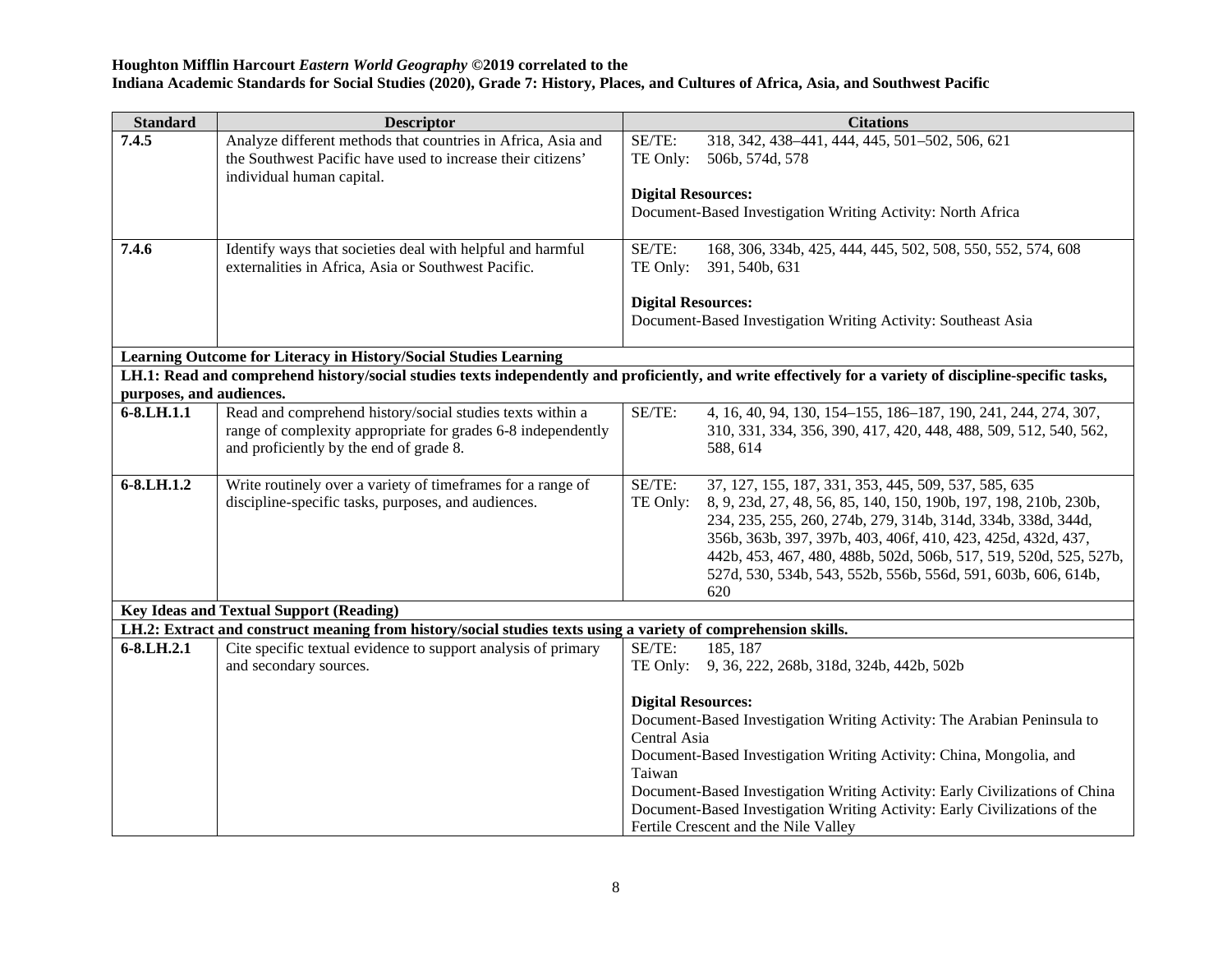| <b>Standard</b> | <b>Descriptor</b> | <b>Citations</b>                                                                 |
|-----------------|-------------------|----------------------------------------------------------------------------------|
|                 |                   | Document-Based Investigation Writing Activity: East and Southern Africa          |
|                 |                   | Document-Based Investigation Writing Activity: The Eastern Mediterranean         |
|                 |                   | Document-Based Investigation Writing Activity: Government and Citizenship        |
|                 |                   | Document-Based Investigation Writing Activity: History of Sub-Saharan            |
|                 |                   | Africa                                                                           |
|                 |                   | Document-Based Investigation Writing Activity: The Human World                   |
|                 |                   | Document-Based Investigation Writing Activity: Indian Early Civilizations,       |
|                 |                   | Empires, and World Religions                                                     |
|                 |                   | Document-Based Investigation Writing Activity: The Indian Subcontinent           |
|                 |                   | Document-Based Investigation Writing Activity: Japan and the Koreas              |
|                 |                   | Document-Based Investigation Writing Activity: North Africa                      |
|                 |                   | Document-Based Investigation Writing Activity: Oceania and Antarctica            |
|                 |                   | Document-Based Investigation Writing Activity: The Physical World                |
|                 |                   | Document-Based Investigation Writing Activity: Southeast Asia                    |
|                 |                   | Document-Based Investigation Writing Activity: West and Central Africa           |
|                 |                   | Document-Based Investigation Writing Activity: World Religions Southwest         |
|                 |                   | Asia                                                                             |
|                 |                   | Essential Question Writing Activity: The Arabian Peninsula to Central Asia       |
|                 |                   | Essential Question Writing Activity: China, Mongolia, and Taiwan                 |
|                 |                   | Essential Question Writing Activity: Early Civilizations of China                |
|                 |                   | Essential Question Writing Activity: Early Civilizations of the Fertile Crescent |
|                 |                   | and the Nile Valley                                                              |
|                 |                   | Essential Question Writing Activity: East and Southern Africa                    |
|                 |                   | Essential Question Writing Activity: The Eastern Mediterranean                   |
|                 |                   | Essential Question Writing Activity: A Geographer's World                        |
|                 |                   | Essential Question Writing Activity: Government and Citizenship                  |
|                 |                   | Essential Question Writing Activity: History of Sub-Saharan Africa               |
|                 |                   | Essential Question Writing Activity: The Human World                             |
|                 |                   | Essential Question Writing Activity: Indian Early Civilizations, Empires, and    |
|                 |                   | <b>World Religions</b>                                                           |
|                 |                   | Essential Question Writing Activity: The Indian Subcontinent                     |
|                 |                   | Essential Question Writing Activity: Japan and the Koreas                        |
|                 |                   | Essential Question Writing Activity: Oceania and Antarctica                      |
|                 |                   | <b>Essential Question Writing Activity: North Africa</b>                         |
|                 |                   | Essential Question Writing Activity: The Physical World                          |
|                 |                   | <b>Essential Question Writing Activity: Southeast Asia</b>                       |
|                 |                   | Essential Question Writing Activity: West and Central Africa                     |
|                 |                   | Essential Question Writing Activity: World Religions Southwest Asia              |
|                 |                   |                                                                                  |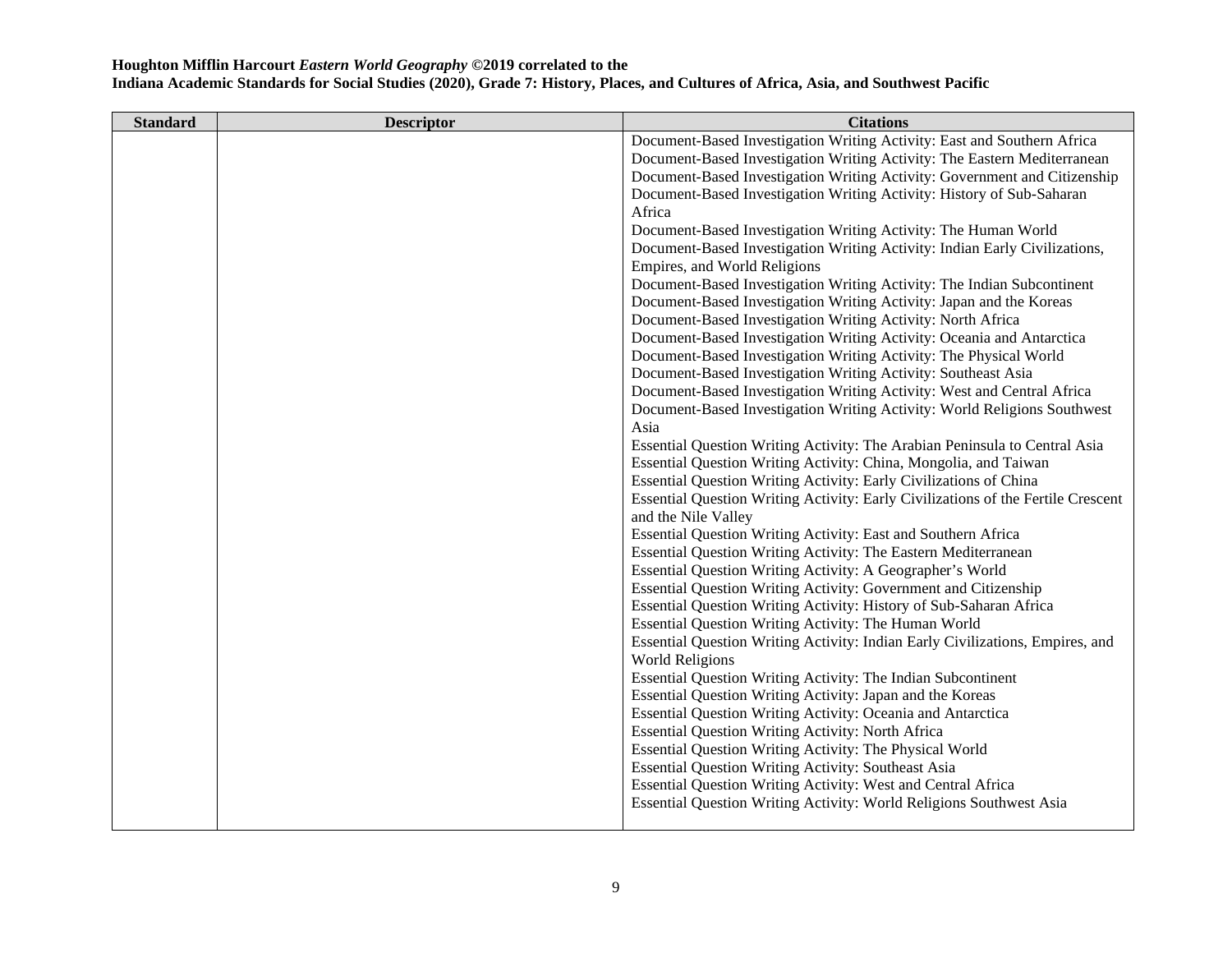| <b>Standard</b> | <b>Descriptor</b>                                                                                                                 | <b>Citations</b>                                                                                          |
|-----------------|-----------------------------------------------------------------------------------------------------------------------------------|-----------------------------------------------------------------------------------------------------------|
| 6-8.LH.2.2      | Determine the central ideas or information of a primary or                                                                        | 60-61, 94, 127, 239, 320, 334, 353, 397, 443, 444, 540, 559, 606<br>SE/TE:                                |
|                 | secondary source; provide an accurate summary of the source<br>distinct from prior knowledge or opinions.                         | TE Only:<br>147, 260, 480, 492b, 502b, 519, 551, 621b                                                     |
|                 |                                                                                                                                   | <b>Digital Resources:</b>                                                                                 |
|                 |                                                                                                                                   | Reference: Reading Like a Historian                                                                       |
|                 |                                                                                                                                   |                                                                                                           |
| 6-8.LH.2.3      | Identify key steps in a text's description of a process related<br>to history/social studies (Examples: how a bill becomes a law, | SE/TE:<br>5-9, 14, 20-23, 41-45, 46-51, 52-59, 60, 62-67, 68-76, 77-81,<br>82-88, 153, 155, 420, 466, 562 |
|                 | how interest rates are raised or lowered).                                                                                        | TE Only:<br>304                                                                                           |
|                 |                                                                                                                                   | <b>Digital Resources:</b>                                                                                 |
|                 |                                                                                                                                   | Writing Workshop: Explaining a Process                                                                    |
|                 |                                                                                                                                   |                                                                                                           |
|                 | <b>Structural Elements and Organization (Reading)</b>                                                                             |                                                                                                           |
|                 | LH.3: Build understanding of history/social studies texts, using knowledge, structural organization, and author's purpose.        |                                                                                                           |
| 6-8.LH.3.1      | Determine the meaning of words and phrases as they are used                                                                       | SE/TE:<br>40, 91, 244, 271, 588, 611                                                                      |
|                 | in a text, including vocabulary specific to domains related to<br>history/social studies.                                         | 9, 40, 195b, 200, 277, 285b, 454, 465, 470, 500, 546, 582b<br>TE Only:                                    |
|                 |                                                                                                                                   |                                                                                                           |
| 6-8.LH.3.2      | Describe how a text presents information (Examples:                                                                               | SE/TE:<br>130, 155, 512, 537, 624                                                                         |
|                 | sequentially, comparatively, causally).                                                                                           |                                                                                                           |
| 6-8.LH.3.3      | Identify aspects of a text that reveal an author's perspective or                                                                 | SE/TE:<br>433, 445, 557, 559, 562, 585, 614, 635                                                          |
|                 | purpose (Examples: loaded language, inclusion or avoidance                                                                        | TE Only:<br>297b, 397, 547                                                                                |
|                 | of particular facts).                                                                                                             |                                                                                                           |
|                 |                                                                                                                                   |                                                                                                           |
|                 | <b>Synthesis and Connection of Ideas (Reading)</b>                                                                                |                                                                                                           |
|                 | LH.4: Build understanding of history/social studies texts by synthesizing and connecting ideas and evaluating specific claims.    |                                                                                                           |
| 6-8.LH.4.1      | Integrate visual information (Examples: charts, graphs,                                                                           | 17, 18, 21, 33, 35, 37, 42, 49, 53, 81, 89, 91, 97, 100, 111, 216,<br>SE/TE:                              |
|                 | photographs, videos, or maps) with other information in print                                                                     | 271, 276, 296, 301, 351, 353, 321, 437, 451, 500, 532, 554, 601,                                          |
|                 | and digital texts.                                                                                                                | 609, 611                                                                                                  |
|                 |                                                                                                                                   | TE Only:<br>19d, 51d, 210b, 495, 621b                                                                     |
|                 |                                                                                                                                   | <b>Digital Resources:</b>                                                                                 |
|                 |                                                                                                                                   | Reference: Economics Handbook                                                                             |
|                 |                                                                                                                                   |                                                                                                           |
| 6-8.LH.4.2      | Distinguish among fact, opinion, and reasoned judgment in a                                                                       | SE/TE:<br>448, 485, 562, 585, 606                                                                         |
|                 | text.                                                                                                                             | TE Only:<br>185, 187, 297b, 318d, 579                                                                     |
|                 |                                                                                                                                   |                                                                                                           |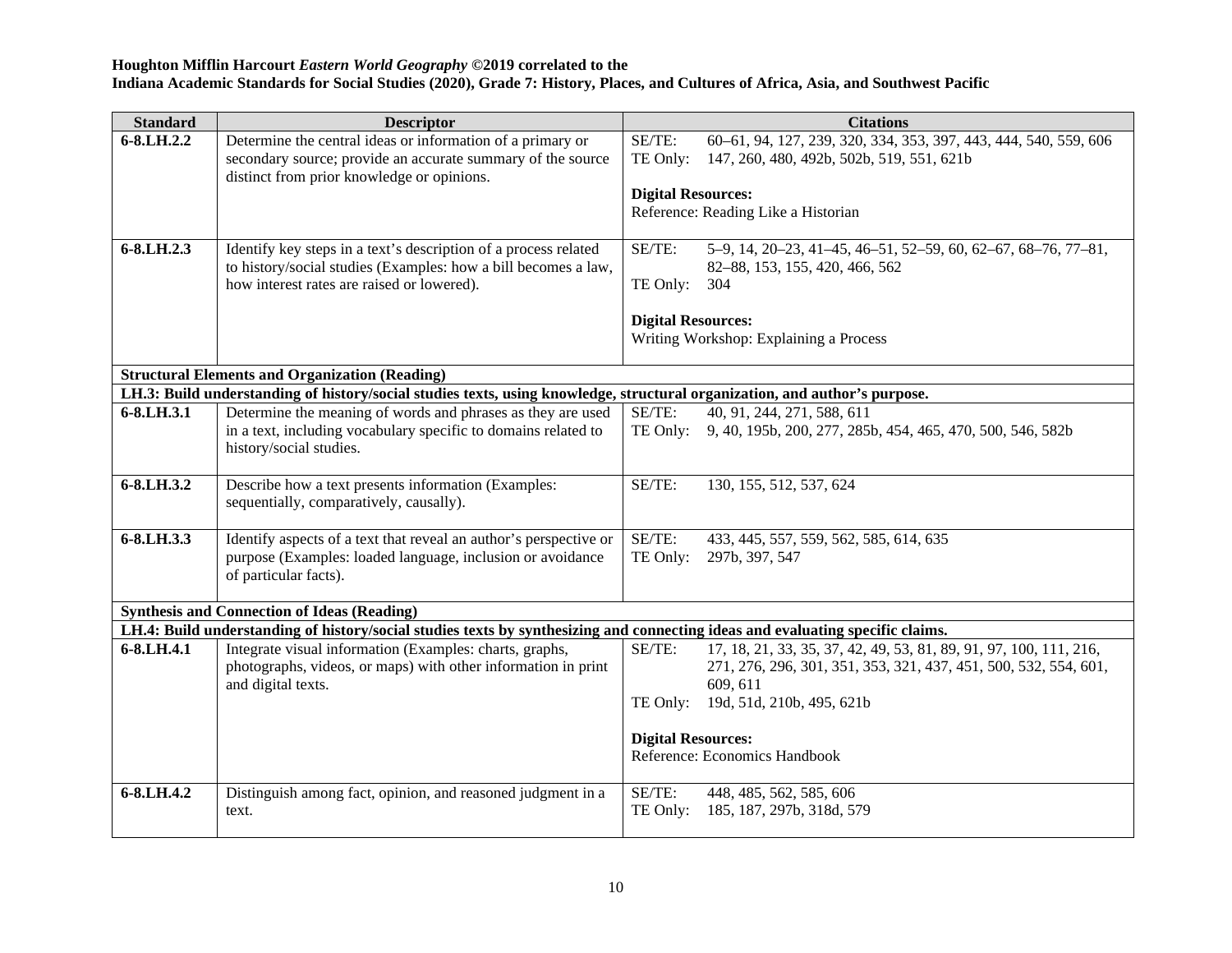| <b>Standard</b>                 | <b>Descriptor</b>                                                       | <b>Citations</b>                                                                 |
|---------------------------------|-------------------------------------------------------------------------|----------------------------------------------------------------------------------|
| 6-8.LH.4.3                      | Compare and contrast treatments of the same topic in a                  | SE/TE:<br>537, 635                                                               |
|                                 | primary and secondary source.                                           | TE Only:<br>13, 190b, 144, 150, 318d, 460, 502b, 547, 603d                       |
|                                 |                                                                         |                                                                                  |
|                                 |                                                                         | <b>Digital Resources:</b>                                                        |
|                                 |                                                                         | Document-Based Investigation Writing Activity: The Physical World                |
|                                 |                                                                         | Essential Question Writing Activity: Government and Citizenship                  |
|                                 |                                                                         | Essential Question Writing Activity: The Arabian Peninsula to Central Asia       |
|                                 |                                                                         |                                                                                  |
| <b>Writing Genres (Writing)</b> |                                                                         |                                                                                  |
|                                 | LH.5: Write for different purposes and to specific audiences or people. |                                                                                  |
| 6-8.LH.5.1                      | Write arguments focused on discipline-specific content.                 | 132, 136d, 144d, 155, 227, 268b, 406b, 413, 444, 452, 453, 466,<br>TE Only:      |
|                                 |                                                                         | 530                                                                              |
|                                 |                                                                         |                                                                                  |
|                                 |                                                                         | <b>Digital Resources:</b>                                                        |
|                                 |                                                                         | Document-Based Investigation Writing Activity: A Geographer's World              |
|                                 |                                                                         | Document-Based Investigation Writing Activity: The Physical World                |
|                                 |                                                                         | Document-Based Investigation Writing Activity: Economics                         |
|                                 |                                                                         | Document-Based Investigation Writing Activity: North Africa                      |
|                                 |                                                                         | Document-Based Investigation Writing Activity: World Religions of                |
|                                 |                                                                         | Southwest Asia                                                                   |
|                                 |                                                                         | Essential Question Writing Activity: A Geographer's World                        |
|                                 |                                                                         | Essential Question Writing Activity: The Arabian Peninsula to Central Asia       |
|                                 |                                                                         | Essential Question Writing Activity: China, Mongolia, and Taiwan                 |
|                                 |                                                                         | Essential Question Writing Activity: Early Civilizations of China                |
|                                 |                                                                         | Essential Question Writing Activity: Early Civilizations of the Fertile Crescent |
|                                 |                                                                         | and the Nile Valley                                                              |
|                                 |                                                                         | Essential Question Writing Activity: East and Southern Africa                    |
|                                 |                                                                         | Essential Question Writing Activity: The Eastern Mediterranean                   |
|                                 |                                                                         | <b>Essential Question Writing Activity: Southeast Asia</b>                       |
|                                 |                                                                         | Essential Question Writing Activity: Government and Citizenship                  |
|                                 |                                                                         | Essential Question Writing Activity: History of Sub-Saharan Africa               |
|                                 |                                                                         | Essential Question Writing Activity: The Human World                             |
|                                 |                                                                         | Essential Question Writing Activity: Indian Early Civilizations, Empires, and    |
|                                 |                                                                         | <b>World Religions</b>                                                           |
|                                 |                                                                         | Essential Question Writing Activity: The Indian Subcontinent                     |
|                                 |                                                                         | Essential Question Writing Activity: Japan and the Koreas                        |
|                                 |                                                                         | <b>Essential Question Writing Activity: North Africa</b>                         |
|                                 |                                                                         | Essential Question Writing Activity: Oceania and Antarctica                      |
|                                 |                                                                         | Essential Question Writing Activity: The Physical World                          |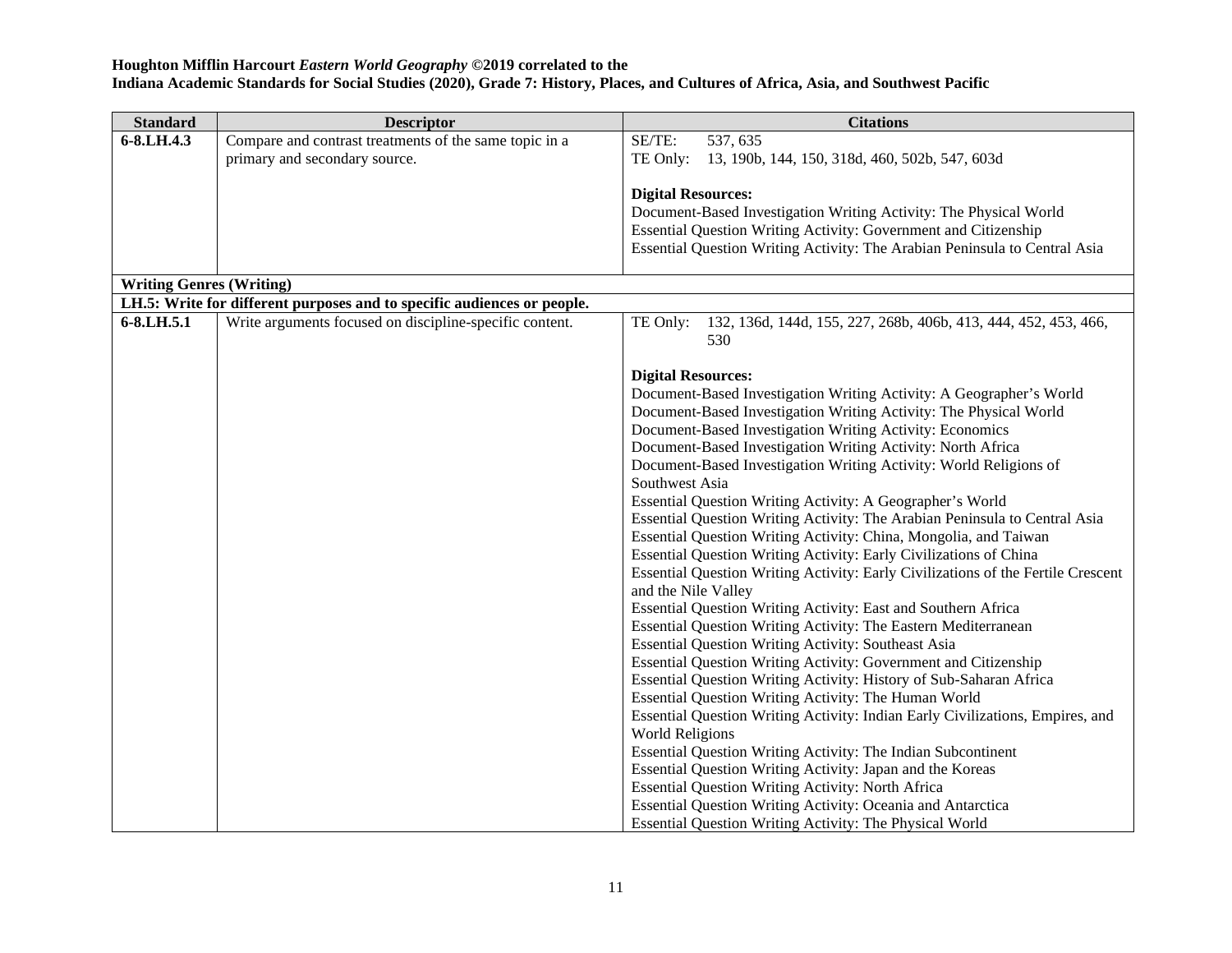| <b>Standard</b> | <b>Descriptor</b>                                                                                                     | <b>Citations</b>                                                            |
|-----------------|-----------------------------------------------------------------------------------------------------------------------|-----------------------------------------------------------------------------|
|                 |                                                                                                                       | Essential Question Writing Activity: West and Central Africa                |
|                 |                                                                                                                       | Essential Question Writing Activity: World Religions Southwest Asia         |
|                 |                                                                                                                       | Writing Workshop: Persuasion                                                |
|                 |                                                                                                                       |                                                                             |
| 6-8.LH.5.2      | Write informative texts, including analyses of historical                                                             | SE/TE:<br>127, 241                                                          |
|                 | events.                                                                                                               | TE Only:<br>13, 37, 266, 268b, 281d, 324, 334b, 344, 349, 352d, 423, 432,   |
|                 |                                                                                                                       | 442b, 460, 499, 502b, 505, 573                                              |
|                 |                                                                                                                       |                                                                             |
|                 |                                                                                                                       | <b>Digital Resources:</b>                                                   |
|                 |                                                                                                                       | Document-Based Investigation Writing Activity: The Arabian Peninsula and    |
|                 |                                                                                                                       | Central Asia                                                                |
|                 |                                                                                                                       | Document-Based Investigation Writing Activity: China, Mongolia, and         |
|                 |                                                                                                                       | Taiwan                                                                      |
|                 |                                                                                                                       | Document-Based Investigation Writing Activity: Early Civilizations of the   |
|                 |                                                                                                                       | Fertile Crescent and the Nile Valley                                        |
|                 |                                                                                                                       | Document-Based Investigation Writing Activity: The Eastern Mediterranean    |
|                 |                                                                                                                       | Document-Based Investigation Writing Activity: The Human World              |
|                 |                                                                                                                       | Document-Based Investigation Writing Activity: Japan and the Koreas         |
|                 |                                                                                                                       | Document-Based Investigation Writing Activity: Oceania and Antarctica       |
|                 |                                                                                                                       | Document-Based Investigation Writing Activity: The Physical World           |
|                 | <b>The Writing Process (Writing)</b>                                                                                  |                                                                             |
|                 | LH.6: Produce coherent and legible documents by planning, drafting, revising, editing, and collaborating with others. |                                                                             |
| 6-8.LH.6.1      | Plan and develop; draft; revise using appropriate reference                                                           | SE/TE:<br>37, 127, 155, 187                                                 |
|                 | materials; rewrite; try a new approach; and edit to produce                                                           |                                                                             |
|                 | and strengthen writing that is clear and coherent, with some                                                          | <b>Digital Resources:</b>                                                   |
|                 | guidance and support from peers and adults.                                                                           | Document-Based Investigation Writing Activity: A Geographer's World         |
|                 |                                                                                                                       | Document-Based Investigation Writing Activity: The Arabian Peninsula to     |
|                 |                                                                                                                       | Central Asia                                                                |
|                 |                                                                                                                       | Document-Based Investigation Writing Activity: China, Mongolia, and         |
|                 |                                                                                                                       | Taiwan                                                                      |
|                 |                                                                                                                       | Document-Based Investigation Writing Activity: Early Civilizations of China |
|                 |                                                                                                                       | Document-Based Investigation Writing Activity: East and Southern Africa     |
|                 |                                                                                                                       | Document-Based Writing Activity: The Eastern Mediterranean                  |
|                 |                                                                                                                       | Document-Based Investigation Writing Activity: Government and Citizenship   |
|                 |                                                                                                                       | Document-Based Investigation Writing Activity: History of Sub-Saharan       |
|                 |                                                                                                                       | Africa                                                                      |
|                 |                                                                                                                       | Document-Based Investigation Writing Activity: The Human World              |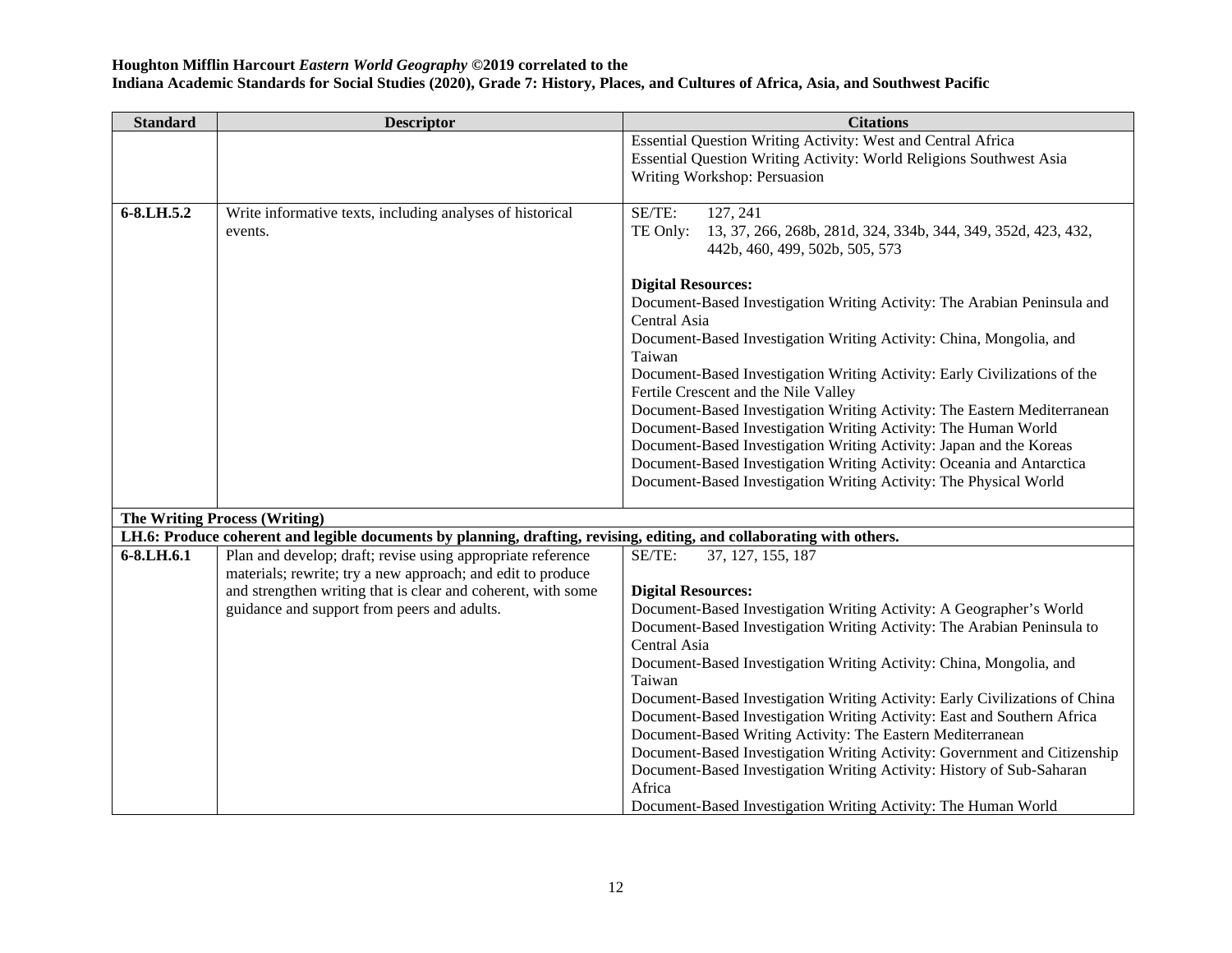| <b>Citations</b>                                                                                                           |  |  |  |
|----------------------------------------------------------------------------------------------------------------------------|--|--|--|
| Document-Based Investigation Writing Activity: Indian Early Civilizations,                                                 |  |  |  |
|                                                                                                                            |  |  |  |
| Document-Based Investigation Writing Activity: The Indian Subcontinent                                                     |  |  |  |
| Document-Based Investigation Writing Activity: Japan and the Koreas                                                        |  |  |  |
| Document-Based Investigation Writing Activity: North Africa                                                                |  |  |  |
| Document-Based Investigation Writing Activity: Oceania and Antarctica                                                      |  |  |  |
| Document-Based Investigation Writing Activity: The Physical World                                                          |  |  |  |
| Document-Based Investigation Writing Activity: Southeast Asia                                                              |  |  |  |
| Document-Based Investigation Writing Activity: West and Central Africa                                                     |  |  |  |
| Document-Based Investigation Writing Activity: World Religions Southwest                                                   |  |  |  |
|                                                                                                                            |  |  |  |
| Writing Workshop: Compare and Contrast                                                                                     |  |  |  |
|                                                                                                                            |  |  |  |
| 37, 54, 91, 116, 127, 135, 142, 241, 281b, 285b, 203, 304b, 305,                                                           |  |  |  |
| 307, 336, 376b, 378, 387, 318d, 331, 350b, 353, 390b, 445, 448b,                                                           |  |  |  |
| 457b, 469d, 473b, 479, 485, 509, 520b, 529, 537, 559, 574c, 585,                                                           |  |  |  |
|                                                                                                                            |  |  |  |
|                                                                                                                            |  |  |  |
| Document-Based Investigation Writing Activity: Government and Citizenship                                                  |  |  |  |
| Document-Based Investigation Writing Activity: North Africa                                                                |  |  |  |
| <b>The Research Process (Writing)</b>                                                                                      |  |  |  |
| LH.7: Build knowledge about the research process and the topic under study by conducting short or more sustained research. |  |  |  |
| 86, 127, 187, 194, 217, 235, 241, 246, 344b, 445, 611                                                                      |  |  |  |
| 13, 98, 127, 256, 266, 274b, 281b, 300, 432, 452, 499, 570, 572,                                                           |  |  |  |
| 574d, 594, 608b, 620, 627b                                                                                                 |  |  |  |
|                                                                                                                            |  |  |  |
|                                                                                                                            |  |  |  |
|                                                                                                                            |  |  |  |
|                                                                                                                            |  |  |  |
| Document-Based Investigation Writing Activity: The Arabian Peninsula to                                                    |  |  |  |
|                                                                                                                            |  |  |  |
|                                                                                                                            |  |  |  |
| Document-Based Investigation Writing Activity: Early Civilizations of the                                                  |  |  |  |
| Document-Based Investigation Writing Activity: Government and Citizenship                                                  |  |  |  |
| Document-Based Investigation Writing Activity: The Human World                                                             |  |  |  |
| Document-Based Investigation Writing Activity: The Physical World                                                          |  |  |  |
| Essential Question Writing Activity: A Geographer's World                                                                  |  |  |  |
| Essential Question Writing Activity: The Physical World                                                                    |  |  |  |
|                                                                                                                            |  |  |  |